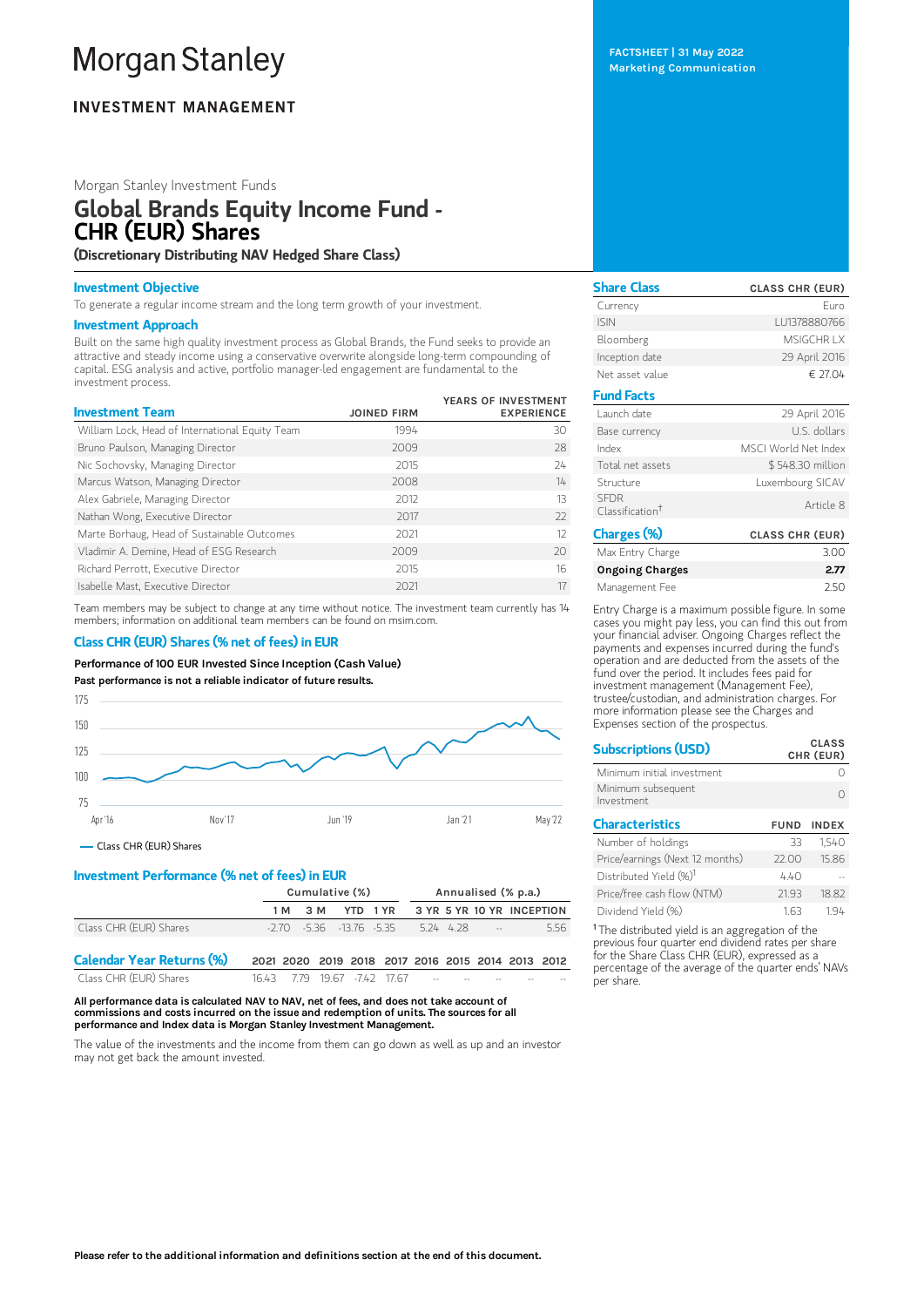| Top Countries (% of Total Net Assets) <sup>2</sup> | <b>FUND</b>          | <b>INDEX</b> |       |
|----------------------------------------------------|----------------------|--------------|-------|
|                                                    | <b>United States</b> | 74.89        | 68.31 |
|                                                    | United Kingdom       | 9.92         | 4.45  |
|                                                    | France               | 5.36         | 3.20  |
| Germany                                            |                      | 4.64         | 2.28  |
|                                                    | Netherlands          | 2.24         | 1.17  |
|                                                    | Italy                | 0.38         | 0.67  |
|                                                    | Cash                 | 2.25         |       |

| Sector Allocation (% of Total Net Assets) <sup>2,3</sup> |                           |       | <b>INDEX</b> |
|----------------------------------------------------------|---------------------------|-------|--------------|
|                                                          | Information<br>Technology | 32.56 | 21.37        |
|                                                          | Consumer Staples          | 27.08 | 7.42         |
|                                                          | Health Care               | 23.22 | 13.44        |
|                                                          | Industrials               | 6.27  | 9.86         |
| <b>Financials</b>                                        |                           | 4.51  | 13.86        |
|                                                          | Consumer<br>Discretionary | 3.35  | 10.72        |
|                                                          | Other                     | 0.44  |              |
|                                                          | Cash                      | 2.25  |              |

| Top Holdings (% of Total Net Assets) <sup>4</sup> | <b>FUND</b> | <b>INDEX</b> |
|---------------------------------------------------|-------------|--------------|
| Microsoft Corp                                    | 8.58        | 3.60         |
| Philip Morris International Inc                   | 7.84        | 0.31         |
| Reckitt Benckiser Plc                             | 6.70        | 0.10         |
| Visa Inc.                                         | 6.01        | 0.66         |
| Danaher Corp                                      | 5.24        | 0.32         |
| Accenture Plc                                     | 4.87        | 0.35         |
| Thermo Fisher Scientific Inc.                     | 4.66        | 0.42         |
| <b>SAP SE</b>                                     | 4.64        | 0.19         |
| Abbott Laboratories                               | 4.38        | 0.39         |
| Baxter International Inc.                         | 4.14        | 0.07         |
| Total                                             | 57.06       |              |

<sup>†</sup> This Fund is classified as an Article 8 product under the Sustainable Finance Disclosure Regulation. Article 8 products are those which promote environmental or social characteristics and which integrate sustainability into the investment process in a binding manner. Before making any decision to invest in the fund mentioned herein, please refer to all the characteristics and objectives of the Fund noted in the current Prospectus and KIID at morganstanleyinvestmentfunds.com.

The MS INVF Global Brands Equity Income Fund includes climate- and weapons-related exclusions, the details of which may be found in the Fund's [Restriction](https://www.morganstanley.com/im/publication/msinvf/material/rsp_msinvf_gb_gbei_gq_en.pdf?1654720968714) Screening policy.

<sup>2</sup> May not sum to 100% due to the exclusion of other assets and liabilities. <sup>3</sup> For additional information regarding sector classification/definitions please visit www.msci.com/gics and the glossary at www.morganstanley.com/im. 4

These securities and percentage allocations are only for illustrative purposes and do not constitute, and should not be construed as, investment advice or recommendations with respect to the securities or investments mentioned.

#### Please refer to the Prospectus for full risk disclosures, available at www.morganstanleyinvestmentfunds.com. All data as of 31.05.2022 and subject to change daily.

This is a marketing communication. Applications for shares in the Fund should not be made without first consulting the current Prospectus and the Key Investor Information Document ("KIID"), which are available in English and in the official language of your local jurisdiction at

[morganstanleyinvestmentfunds.com](https://www.morganstanley.com/im/msinvf/index.html) or free of charge from the Registered Office of Morgan Stanley Investment Funds, European Bank and Business Centre, 6B route de Trèves, L-2633 Senningerberg, R.C.S. Luxemburg B 29 192. A summary of investor rights is available in English at the same website. If the management company of the relevant Fund decides to terminate its arrangement for marketing that Fund in any EEA country where it is registered for sale, it will do so in accordance with the relevant UCITS rules.

#### Share Class CHR (EUR) Risk and Reward Profile

|                                                                       | Lower Risk |  |  |  |  | Higher Risk |  |
|-----------------------------------------------------------------------|------------|--|--|--|--|-------------|--|
|                                                                       |            |  |  |  |  |             |  |
| <b>Potentially Higher Rewards</b><br><b>Potentially Lower Rewards</b> |            |  |  |  |  |             |  |

The risk and reward category shown is based on historic data.

- Historic figures are only a guide and may not be a reliable indicator of what may happen in the future.
- As such this category may change in the future.
- The higher the category, the greater the potential reward, but also the greater the risk of losing the investment. Category 1 does not indicate a risk free investment.
- The fund is in this category because it invests in company shares and the fund's simulated and/or realised return has experienced high rises and falls historically.
- The fund may be impacted by movements in the exchange rates between the fund's currency and the currencies of the fund's investments.
- This rating does not take into account other risk factors which should be considered before investing, these include:
- The value of financial derivative instruments are highly sensitive and may result in losses in excess of the amount invested by the Sub-Fund.
- The fund relies on other parties to fulfill certain services, investments or transactions. If these parties become insolvent, it may expose the fund to financial loss.
- Sustainability factors can pose risks to investments, for example: impact asset values, increased operational costs.
- There may be an insufficient number of buyers or sellers which may affect the funds ability to buy or sell securities.
- Investment in China A-Shares via Shanghai-Hong Kong and Shenzhen-Hong Kong Stock Connect programs may also entail additional risks, such as risks linked to the ownership of shares.
- The derivative strategy aims to increase the income paid to investors, but there is potential for the fund to suffer losses.
- In order to achieve the currency hedging, this share class relies on other parties to fulfil certain contractual obligations, as these parties may fail to do so there is a higher risk to your investment.
- Past performance is not a reliable indicator of future results. Returns may increase or decrease as a result of currency fluctuations. The value of investments and the income from them can go down as well as up and investors may lose all or a substantial portion of his or her investment.
- The value of the investments and the income from them will vary and there
- can be no assurance that the Fund will achieve its investment objectives. Investments may be in a variety of currencies and therefore changes in rates of exchange between currencies may cause the value of investments to decrease or increase. Furthermore, the value of investments may be adversely affected by fluctuations in exchange rates between the investor's reference currency and the base currency of the investments.

#### Additional C Share Classes

| <b>CURRENCY</b> | LAUNCH     | <b>ISIN</b>  | <b>BLOOMBERG</b> |
|-----------------|------------|--------------|------------------|
|                 | 29 04 2016 | 111378879917 | MSIGRCR LX       |

#### **DEFINITIONS**

Bloomberg stands for 'Bloomberg Global Identifier (BBGID)'. This is a unique 12 digit alphanumerical code designed to enable the identification of securities, such as the Morgan Stanley Investment Funds sub-funds at share class level, on a Bloomberg Terminal. The Bloomberg Terminal, a system provided by Bloomberg L.P., enables analysts to access and analyse real-time financial market data. Each Bloomberg code starts with the same BBG prefix, followed by nine further characters that we list here in this guide for each share class of each fund. Cash & Equivalents are defined as the value of assets that can be converted into cash immediately. These include commercial paper, open FX transactions, Treasury bills and other short-term instruments. Such instruments are considered cash equivalents because they are deemed liquid and not subject to significant risk of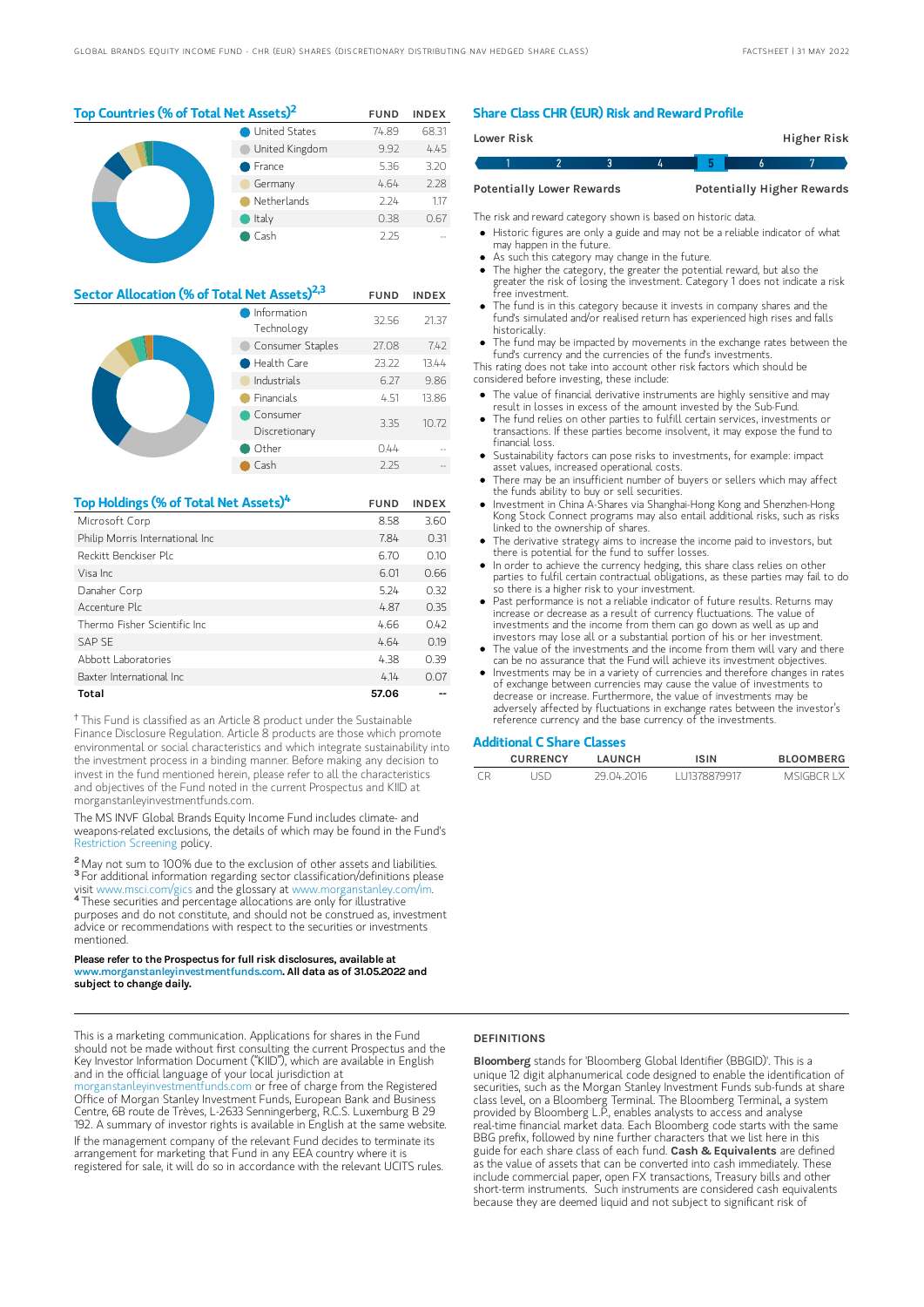changes in values. Distributed Yield is an aggregate of the previous four quarter-end dividend rates per share expressed as a percentage of the average of the quarter-ends' NAVs per share. Free cash flow yield (Next 12 months) is a financial ratio that measures a company's operating free cash flow minus its capital expenditures per share and dividing by its price per share. Free cash flow yield ratio is calculated by using the underlying securities of the fund. ISIN is the international securities identification number (ISIN), a 12 digit code consisting of numbers and letters that distinctly identifies securities. NAV is the Net Asset Value per share of the Fund (NAV), which represents the value of the assets of a fund less its liabilities. Number of holdings provided are a typical range, not a maximum number. The portfolio may exceed this from time to time due to market conditions and outstanding trades. Price/earnings (P/E) is the price of a stock divided by its earnings per share for the past 12 months. Sometimes called the multiple, P/E gives investors an idea of how much they are paying for a company's earning power. The higher the P/E, the more investors are paying, and therefore the more earnings growth they are expecting.

#### INDEX INFORMATION

The MSCI World Net Index is a free float adjusted market capitalization weighted index that is designed to measure the global equity market performance of developed markets. The term "free float" represents the portion of shares outstanding that are deemed to be available for purchase in the public equity markets by investors. The performance of the Index is listed in U.S. dollars and assumes reinvestment of net dividends. The index is unmanaged and does not include any expenses, fees or sales charges. It is not possible to invest directly in an index.

#### DISTRIBUTION

This communication is only intended for and will only be distributed to persons resident in jurisdictions where such distribution or availability would not be contrary to local laws or regulations. In particular, the Shares are not for distribution to US persons.

Ireland: MSIM Fund Management (Ireland) Limited. Registered Office: The Observatory, 7-11 Sir John Rogerson's Quay, Dublin 2, D02 VC42, Ireland. Registered in Ireland as a private company limited by shares under company number 616661. MSIM Fund Management (Ireland) Limited is regulated by<br>the Central Bank of Ireland. **United Kingdom:** Morgan Stanley Investment Management Limited is authorised and regulated by the Financial Conduct Authority. Registered in England. Registered No. 1981121. Registered Office: 25 Cabot Square, Canary Wharf, London E14 4QA, authorised and regulated<br>by the Financial Conduct Authority. **Dubai:** Morgan Stanley Investment Management Limited (Representative Office, Unit Precinct 3-7th Floor-Unit 701 and 702, Level 7, Gate Precinct Building 3, Dubai International Financial Centre, Dubai, 506501, United Arab Emirates. Telephone: +97 (0)14 709 7158). Italy: MSIM Fund Management (Ireland)Limited, Milan Branch (Sede Secondaria di Milano) is a branch of MSIM Fund Management (Ireland) Limited, a company registered in Ireland, regulated by the Central Bank of Ireland and whose registered office is at The Observatory, 7-11 Sir John Rogerson's Quay, Dublin 2, D02 VC42, Ireland. MSIM Fund Management (Ireland) Limited Milan Branch (Sede Secondaria di Milano) with seat in Palazzo Serbelloni Corso Venezia, 16 20121 Milano, Italy, is registered in Italy<br>with company number and VAT number 11488280964. **The Netherlands:** MSIM Fund Management (Ireland) Limited, Rembrandt Tower, 11th Floor Amstelplein 1 1096HA, Netherlands. Telephone: 31 2-0462-1300. Morgan Stanley Investment Management is a branch office of MSIM Fund Management (Ireland) Limited. MSIM Fund Management (Ireland) Limited is regulated by the Central Bank of Ireland. France: MSIM Fund Management (Ireland) Limited, Paris Branch is a branch of MSIM Fund Management (Ireland) Limited, a company registered in Ireland, regulated by the Central Bank of Ireland and whose registered office is at The Observatory, 7-11 Sir John Rogerson's Quay, Dublin 2, D02 VC42, Ireland. MSIM Fund Management (Ireland) Limited Paris Branch with seat at 61 rue de Monceau 75008 Paris, France, is registered in France with company number 890 071 863 RCS. Spain: MSIM Fund Management (Ireland) Limited, Sucursal en España is a branch of MSIM Fund Management (Ireland) Limited, a company registered in Ireland, regulated by the Central Bank of Ireland and whose registered office is at The Observatory, 7-11 Sir John Rogerson's Quay, Dublin 2, D02 VC42, Ireland. MSIM Fund Management (Ireland) Limited, Sucursal en España with seat in Calle Serrano 55, 28006, Madrid, Spain, is registered in Spain with tax identification number W0058820B. Switzerland: Morgan Stanley & Co. International plc, London, Zurich Branch Authorised and regulated by the Eidgenössische Finanzmarktaufsicht ("FINMA"). Registered with the Register of Commerce Zurich CHE-115.415.770. Registered Office: Beethovenstrasse 33, 8002 Zurich, Switzerland, Telephone +41 (0) 44 588 1000. Facsimile Fax: +41(0) 44 588 1074.

Australia: This publication is disseminated in Australia by Morgan Stanley Investment Management (Australia) Pty Limited ACN: 122040037, AFSL No. 314182, which accepts responsibility for its contents. This publication, and any access to it, is intended only for "wholesale clients" within the

meaning of the Australian Corporations Act. Hong Kong: This document has been issued by Morgan Stanley Asia Limited for use in Hong Kong and shall only be made available to "professional investors" as defined under the Securities and Futures Ordinance of Hong Kong (Cap 571). The contents of this document have not been reviewed nor approved by any regulatory authority including the Securities and Futures Commission in Hong Kong. Accordingly, save where an exemption is available under the relevant law, this document shall not be issued, circulated, distributed, directed at, or made available to, the public in Hong Kong. Singapore: This publication should not be considered to be the subject of an invitation for subscription or purchase, whether directly or indirectly, to the public or any member of the public in Singapore other than (i) to an institutional investor under section 304 of the Securities and Futures Act, Chapter 289 of Singapore ("SFA"), (ii) to a "relevant person" (which includes an accredited investor) pursuant to section 305 of the SFA, and such distribution is in accordance with the conditions specified in section 305 of the SFA; or (iii) otherwise pursuant to, and in accordance with the conditions of, any other applicable provision of the SFA. In particular, for investment funds that are not authorized or recognized by the MAS, units in such funds are not allowed to be offered to the retail public; any written material issued to persons as aforementioned in connection with an offer is not a prospectus as defined in the SFA and, accordingly, statutory liability under the SFA in relation to the content of prospectuses does not apply, and investors should consider carefully whether the investment is suitable for them. This publication has not been reviewed by the Monetary Authority of Singapore.

Chile: Neither the Fund nor the interests in the Fund are registered in the Registry of Offshore Securities (el Registro de Valores Extranjeros) or subject to the supervision of the Commission for the Financial Market (la Comisión para el Mercado Financiero). This document and other offering materials relating to the offer of the interests in the Fund do not constitute a public offer of, or an invitation to subscribe for or purchase, the Fund interests in the Republic of Chile, other than to individually identified purchasers pursuant to a private offering within the meaning of Article 4 of the Chilean Securities Act (la Ley del Mercado de Valores) (an offer that is not "addressed to the public at large or to a certain sector or specific group of the public").

Peru: The interests in the Fund have not been and will not be registered in Peru under Decreto Legislativo 862: Ley de Fondos de Inversión y sus Sociedades Administradoras or under Decreto Legislativo 861: Ley del Mercado de Valores (the "Securities Market Law"), and are being offered to institutional investors only (as defined in article 8 of the Securities Market Law) pursuant to a private placement, according to article 5 of the Securities Market Law. The interests in the Fund have not been registered in the securities market public registry (Registro Público del Mercado de Valores) maintained by, and the offering of the Fund interests in Peru is not subject to the supervision of, the Superintendencia del Mercado de Valores. Any transfers of the Fund interests shall be subject to the limitations contained in the Securities Market Law and the regulations issued thereunder.

#### IMPORTANT INFORMATION

EMEA: This marketing communication has been issued by MSIM Fund Management (Ireland) Limited. MSIM Fund Management (Ireland) Limited is regulated by the Central Bank of Ireland. MSIM Fund Management (Ireland) Limited is incorporated in Ireland as a private company limited by shares with company registration number 616661 and has its registered address at The Observatory, 7-11 Sir John Rogerson's Quay, Dublin 2, D02 VC42, Ireland.

This document contains information relating to the sub-fund ("Fund") of Morgan Stanley Investment Funds, a Luxembourg domiciled Société d'Investissement à Capital Variable. Morgan Stanley Investment Funds (the "Company") is registered in the Grand Duchy of Luxembourg as an undertaking for collective investment pursuant to Part 1 of the Law of 17th December 2010, as amended. The Company is an Undertaking for Collective Investment in Transferable Securities ("UCITS").

Applications for shares in the Fund should not be made without first consulting the current Prospectus, Key Investor Information Document ("KIID"), Annual Report and Semi-Annual Report ("Offering Documents"), or other documents available in your local jurisdiction which is available free of charge from the Registered Office: European Bank and Business Centre, 6B route de Trèves, L-2633 Senningerberg, R.C.S. Luxemburg B 29 192. In addition, all Italian investors should refer to the 'Extended Application Form', and all Hong Kong investors should refer to the 'Additional Information for Hong Kong Investors' section, outlined within the Prospectus. Copies of the Prospectus, KIID, the Articles of Incorporation and the annual and semi- annual reports, in German, and further information can be obtained free of charge from the representative in Switzerland. The representative in Switzerland is Carnegie Fund Services S.A., 11, rue du Général-Dufour, 1204 Geneva. The paying agent in Switzerland is Banque Cantonale de Genève, 17, quai de l'Ile, 1204 Geneva. The document has been prepared solely for informational purposes and does not constitute an offer or a recommendation to buy or sell any particular security or to adopt